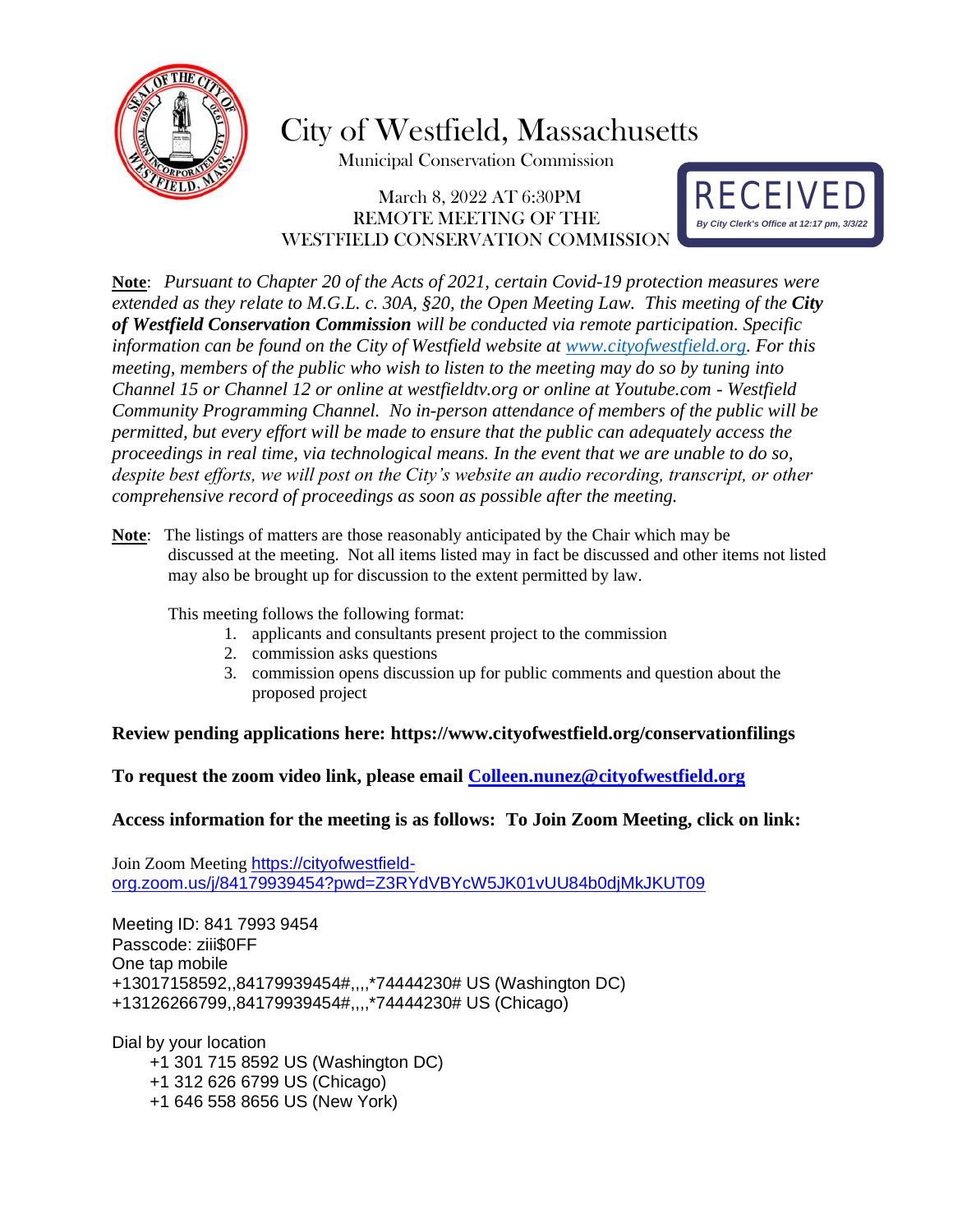+1 253 215 8782 US (Tacoma) +1 346 248 7799 US (Houston) +1 669 900 9128 US (San Jose) Meeting ID: 841 7993 9454 Passcode: 74444230 Find your local number:<https://cityofwestfield-org.zoom.us/u/kdFINBKiAT>

# 1. CALL TO ORDER/ROLE CALL

# 2. OPEN PARTICIPATION

A. Any members of the public who would like to address the Commission.

## 3. PUBLIC HEARINGS (NOI's)

A. 70 Turnpike Industrial Road (49R-8, 49R-3, 55R-6)-Local Ordinance Only-James Hardie Building Products, Inc/Carlos Ortiz-Building addition, expansion of the paved parking area and truck access/loading areas within the Buffer Zone to an upgradient intermittent stream.

# 4. PUBLIC MEETINGS (RDA's)

- A. 240 Russellville Road (62R-1)-Oscar Naula-Installation of a new septic system.
- 5. ENFORCEMENT-None at this time.

## 6. DISCUSSION

- A. 81 Fowler Road-DEP File # 333-806-Wally Czerniejewski-Revisions to site layout.
- B. 109 Whitaker Road-DEP File # 333-389-Pat Vachula-COC Request.
- C. North Road-Owner wants to convert the land to residential use.

## 7. OTHER ITEMS

A. Minutes from February 22, 2022

## 8. COMMISSION DISCUSSION

- A. Regulations & Procedures Q & A
- B. Wetland Ordinance Update
- C. Coordinator Position
- D. Screening Committee